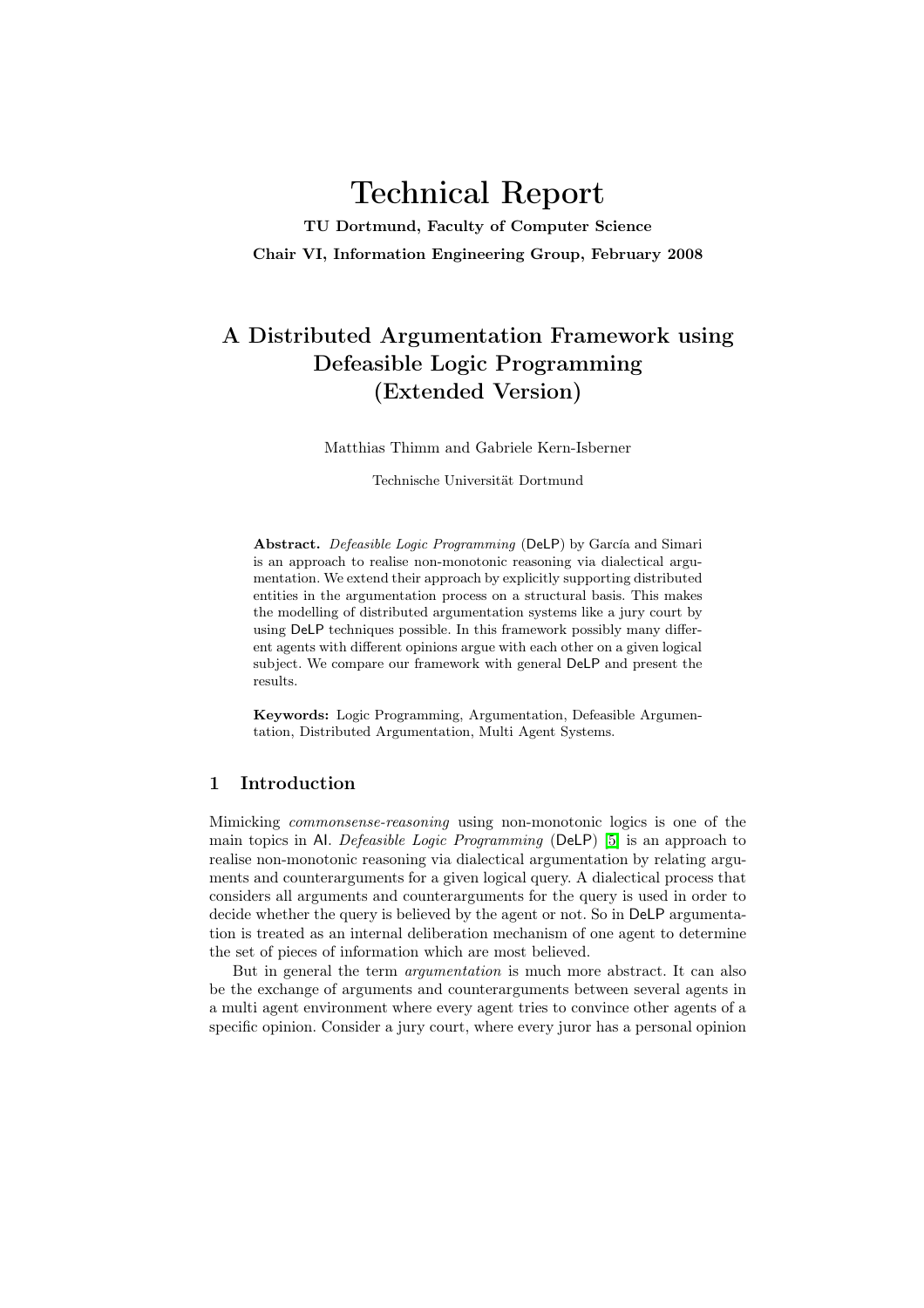about the guilt or innocence of an accused person. The jurors give arguments for one or the other and attack other jurors' arguments with counterarguments. In the end one argument may prevail and its conclusion is given to the initiator of the query, e. g. the judge.

There are many approaches to realize negotiation in multi agent systems. Whereas in [\[1](#page-13-1)[,7\]](#page-13-2) and especially in [\[2\]](#page-13-3), the focus is on using argumentation for persuasion, in this paper we use argumentation to reach a common conclusion of a group of agents. Considering the jury court it is reasonable to assume that there are jurors who are less competent in jurisdiction than others. However it is the main goal to reach an agreement regarding the given case rather than unifying the jurors beliefs.

This paper proposes and discusses an approach for a distributed system which provides the capability of argumentation using the notions of DeLP. In this system agents exchange arguments and counterarguments in order to answer queries given from outside the system. The framework establishes a border between its interior and exterior as from outside the system it is seen as a general reasoning engine. Internally this reasoning is accomplished by defeasible argumentation where every agent tries to support or defeat the given query by generating arguments for or against it and by generating counterarguments against other agents' arguments. In the end the most plausible argument prevails and its conclusion is the answer to the original query.

The rest of this paper is structured as follows: in Section 2 we give a brief overview on DeLP. In Section 3 a framework for modelling distributed argumentation using DeLP is proposed. Section 4 compares the framework with general DeLP and in Section 5 we conclude.

#### <span id="page-1-0"></span>2 Defeasible Argumentation

Defeasible Logic Programming (DeLP) [\[5\]](#page-13-0) is a logic programming language which is capable of modelling defeasible knowledge. With the use of a defeasible argumentation process it is possible to derive conclusive knowledge.

The basic elements of DeLP are facts and rules. The set of rules is divided into strict rules, i. e. rules which derive certain knowledge, and defeasible rules, i. e. rules which derive uncertain or defeasible knowledge. We use a first-order language without function symbols except constants, so let  $\mathfrak L$  be a set of literals, where a literal h is atom A or a negated atom  $\neg A$ , where the symbol  $\neg$  represents the strong logic negation. Overlining will be used to denote the complement of a literal with respect to strong negation, i.e. it is  $\overline{p} = \neg p$  and  $\overline{\neg p} = p$  for a ground atom p.

Definition 1 (Fact, strict rule, defeasible rule). A fact is a literal  $h \in \mathfrak{L}$ . A strict rule is an ordered pair  $h \leftarrow B$ , where  $h \in \mathfrak{L}$  and  $B \subset \mathfrak{L}$ . A defeasible rule is an ordered pair  $h \rightarrow B$ , where  $h \in \mathfrak{L}$  and  $B \subset \mathfrak{L}$ .

A defeasible rule is used to describe uncertain knowledge as in "birds fly". We use the functions  $body/1$  and  $head/1$  to refer to the head resp. body of a defeasible or strict rule.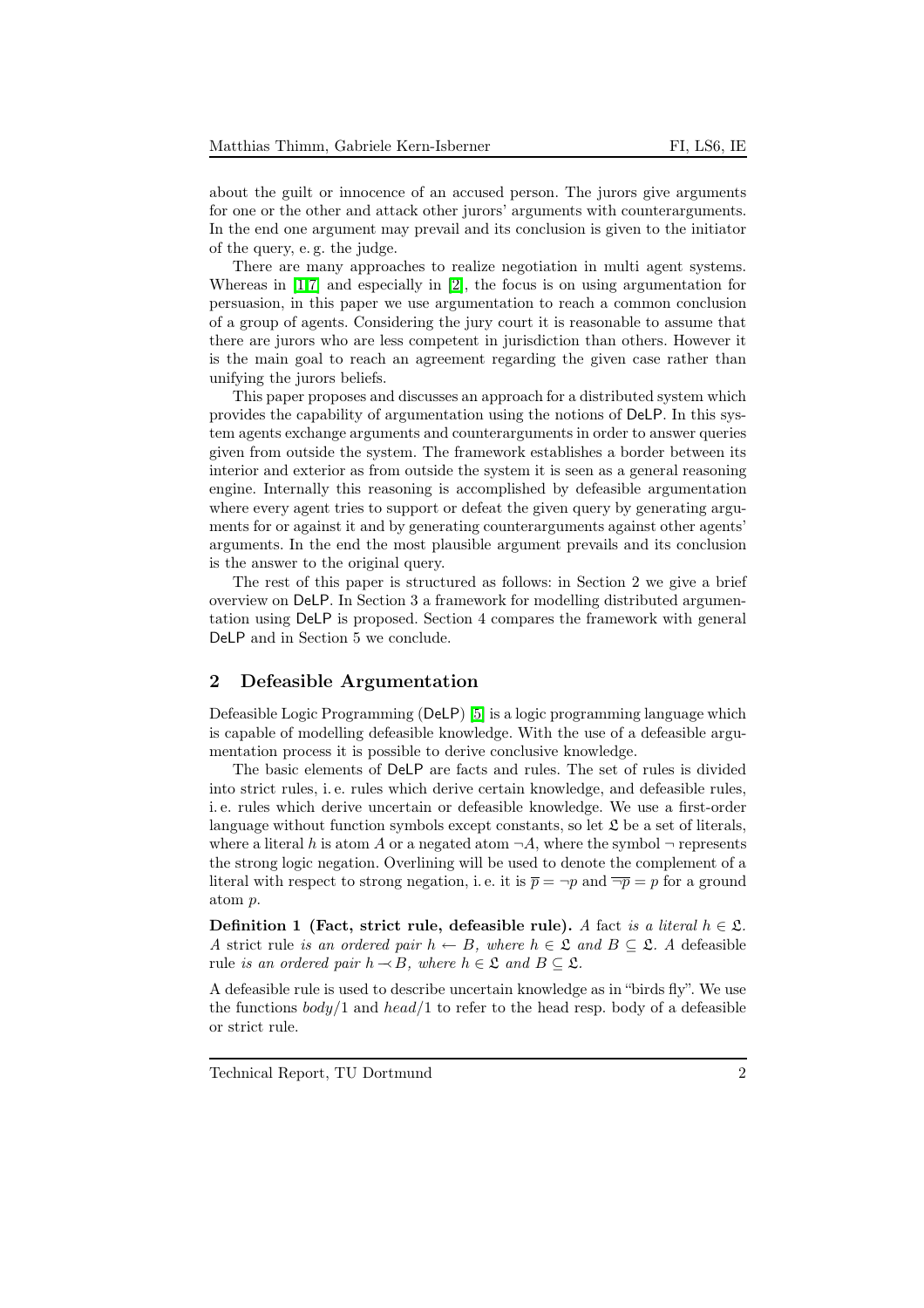,

**Definition 2** (Defeasible Logic Program). A Defeasible Logic Program  $P =$  $(\Pi, \Delta)$ , abbreviated de.l.p., consists of a (possibly infinite) set  $\Pi$  of facts and strict rules and of a (possibly infinite) set  $\Delta$  of defeasible rules.

<span id="page-2-0"></span>Example 1 ([\[5\]](#page-13-0), example 2.1). Let  $\mathcal{P} = (\Pi, \Delta)$  be given by

$$
II = \begin{Bmatrix} chicken(tina) & & & \text{scared(tina)} \\ penguin(tweety) & & (bird(X) \leftarrow chicken(X)) \\ bird(X) \leftarrow penguin(X) & & (\neg flies(X) \leftarrow penguin(X) \\ \\ \neg flies(X) \rightarrow bird(X) & & (\neg flies(X) \leftarrow penguin(X) \\ files(X) \rightarrow chicken(X) & & \\ files(X) \rightarrow chicken(X), \text{scared}(X) & & \\ \text{nets\_in\_trees}(X) \rightarrow flies(X) & & \end{Bmatrix}.
$$

The program  $P$  contains the facts, that Tina is a scared chicken and that Tweety is penguin. The strict rules state that all chickens and all penguins are birds and penguins cannot fly. The defeasible rules express that birds normally fly, chickens normally do not fly (except when they are scared) and something that flies normally nests in trees. In the following examples we abbreviate the above predicates by their first letters, e.g. in the following the predicate  $c/1$  stands for chicken/1.

A de.l.p.  $\mathcal{P} = (\Pi, \Delta)$  describes the beliefbase of an agent and therefore contains not all of its beliefs. With the use of strict and defeasible rules it is possible to derive other literals, which may be in the agent's state of belief.

**Definition 3** (Defeasible Derivation). Let  $\mathcal{P} = (\Pi, \Delta)$  be a de.l.p. and let h ∈ £. A (defeasible) derivation of h from P, denoted  $\mathcal{P} \setminus h$ , consists of a finite sequence  $h_1, \ldots, h_n = h$  of literals  $(h_i \in \mathfrak{L})$  such that  $h_i$  is a fact  $(h_i \in \Pi)$ or there exists a strict or defeasible rule in  $P$  with head  $h_i$  and body  $b_1, \ldots, b_k$ , where every  $b_l$   $(1 \leq l \leq k)$  is an element  $h_j$  with  $j < i$ . Let  $\mathcal{F}(\mathcal{P})$  denote the set of all literals that have a defeasible derivation from P.

Example 2. In the de.l.p. from Example [1](#page-2-0) there is  $c(tina)$ ,  $b(tina)$ ,  $f(tina)$ a defeasible derivation of  $f(tina)$ , where the following rules have been used:  $b(tina) \leftarrow c(tina)$  and  $f(tina) \rightarrow b(tina)$ .

For a literal  $h \in \mathfrak{L}$  there can be more than one defeasible derivation as will become clear by the examples in this paper, see also [\[5\]](#page-13-0). If the derivation of a literal h only uses strict rules, the derivation is called a strict derivation.

As facts and strict rules describe strict knowledge, it is reasonable to assume  $\Pi$  to be non-contradictory, i.e. there are no derivations for complementary literals from  $\Pi$  only. But if  $\Pi \cup \Delta$  is contradictory (denoted  $\Pi \cup \Delta \sim \bot$ ), then there exist defeasible derivations for two complementary literals and in order to decide which of them (or any) should be believed by the agent, a formalism is needed. DeLP uses defeasible argumentation to determine which literal has the "strongest" grounds to believe in.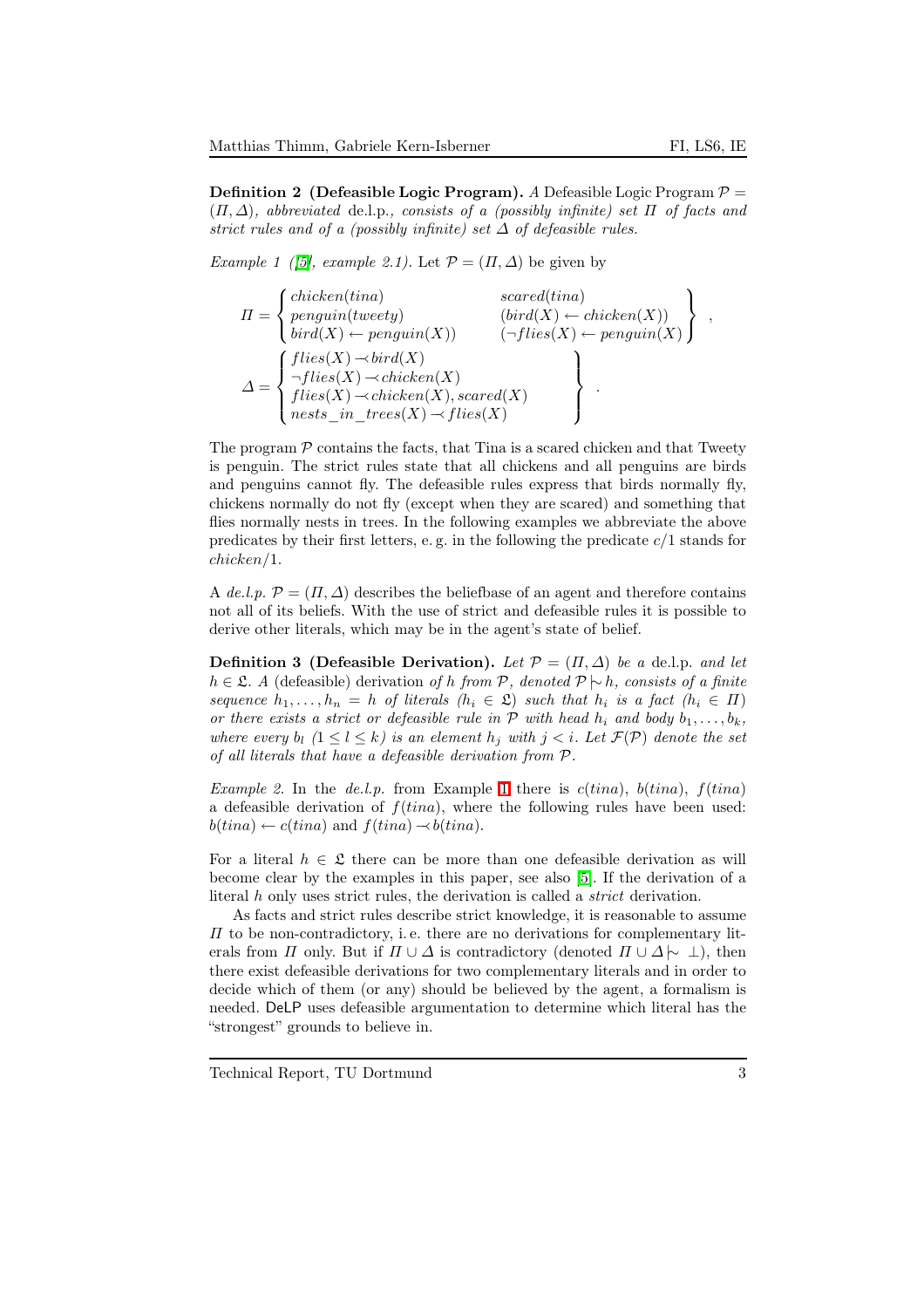Definition 4 (Argument, Subargument). Let  $h \in \mathfrak{L}$  be a literal and let  $\mathcal{P} = (\Pi, \Delta)$  be a de.l.p..  $\langle \mathcal{A}, h \rangle$  is an argument for h, iff  $\mathcal{A} \subseteq \Delta$ , there exists a defeasible derivation of h from  $\mathcal{P}' = (\Pi, \mathcal{A})$ , the set  $\Pi \cup \mathcal{A}$  is non-contradictory and  $A$  is minimal with respect to set inclusion. The literal h will be called conclusion and the set A will be called support of the argument  $\langle A, h \rangle$ . An argument  $\langle \mathcal{B}, q \rangle$  is a subargument of an argument  $\langle \mathcal{A}, h \rangle$ , iff  $\mathcal{B} \subseteq \mathcal{A}$ .

Example 3. In the de.l.p.  $P$  from Example [1](#page-2-0) the literal  $f(tina)$  has the two arguments:  $\langle \{f(tina) \rightarrow b(tina)\}, f(tina)\rangle$  and  $\langle \{f(tina) \rightarrow c(tina), s(tina)\}, f(tina)\rangle$ .

If h has a strict derivation from a de.l.p. P, then h has the unique argument  $\langle \emptyset, h \rangle$ . because no defeasible rules are needed for the derivation of h and  $\emptyset$  is minimal with respect to set inclusion to any other set. As  $\Pi$  is non-contradictory, there cannot exist a strict derivation for  $\overline{h}$  and therefore there is no argument for  $\overline{h}$ , because for every potential argument  $\langle A, \overline{h} \rangle$  the set  $\Pi \cup A$  would be contradictory [\[5\]](#page-13-0). But in general as the above example shows, it is possible to have arguments supporting complementary literals.

**Definition 5 (Disagreement).** Let  $\mathcal{P} = (\Pi, \Delta)$  be a de.l.p.. Two literals h and  $h_1$  disagree, iff the set  $\Pi \cup \{h, h_1\}$  is contradictory.

Two complementary literals p und  $\neg p$  disagree trivially, because for every de.l.p.  $\mathcal{P} = (\Pi, \Delta)$  the set  $\Pi \cup \{p, \neg p\}$  is contradictory. But two literals which are not contradictory, can disagree either. For  $\Pi = \{(\neg h \leftarrow b), (h \leftarrow a)\}\$ the literals a and b disagree, because  $\Pi \cup \{a, b\}$  is contradictory.

**Definition 6 (Counterargument).** An argument  $\langle A_1, h_1 \rangle$  is a counterargument to an argument  $\langle A_2, h_2 \rangle$  at a literal h, iff there exists a subargument  $\langle A, h \rangle$ of  $\langle A_2, h_2 \rangle$ , such that h and  $h_1$  disagree.

If  $\langle A_1, h_1 \rangle$  is a counterargument to  $\langle A_2, h_2 \rangle$  at a literal h, then the subargument  $\langle A, h \rangle$  of  $\langle A_2, h_2 \rangle$  is called the *disagreement subargument*. If  $h = h_2$ , then  $\langle A_1, h_1 \rangle$ is called a *direct attack* on  $\langle A_2, h_2 \rangle$  and *indirect attack*, otherwise.

Example 4. In P from Example [1](#page-2-0) there is  $\langle \{-f(tina) \prec c(tina)\}, \neg f(tina)\rangle$  a direct attack to  $\{f(tina) \rightarrow b(tina)\}, f(tina)$ . Furthermore  $\{\neg f(tina) \rightarrow c(tina)\},$  $\neg f(tina)$  is an indirect attack on  $\langle \{(n(tina) \rightarrow f(tina)),(f(tina) \rightarrow b(tina))\}\rangle$ ,  $n(tina)$  with the disagreement subargument  $\langle \{(f(tina) \rightarrow b(tina))\}, f(tina)\rangle$ .

A central aspect of defeasible argumentation is a formal comparison criterion among arguments. For some examples of preference criterions see [\[5\]](#page-13-0). For the rest of this paper we use an abstract preference criterion  $\succ$  defined as follows.

Definition 7 (Preference Criterion ≻). A preference criterion among arguments is an irreflexive, antisymmetric relation and will be denoted by  $\succ$ . If  $\langle A_1, h_1 \rangle$  and  $\langle A_2, h_2 \rangle$  are arguments,  $\langle A_1, h_1 \rangle$  will be strictly preferred over  $\langle \mathcal{A}_2, h_2 \rangle$ , iff  $\langle \mathcal{A}_1, h_1 \rangle \succ \langle \mathcal{A}_2, h_2 \rangle$ .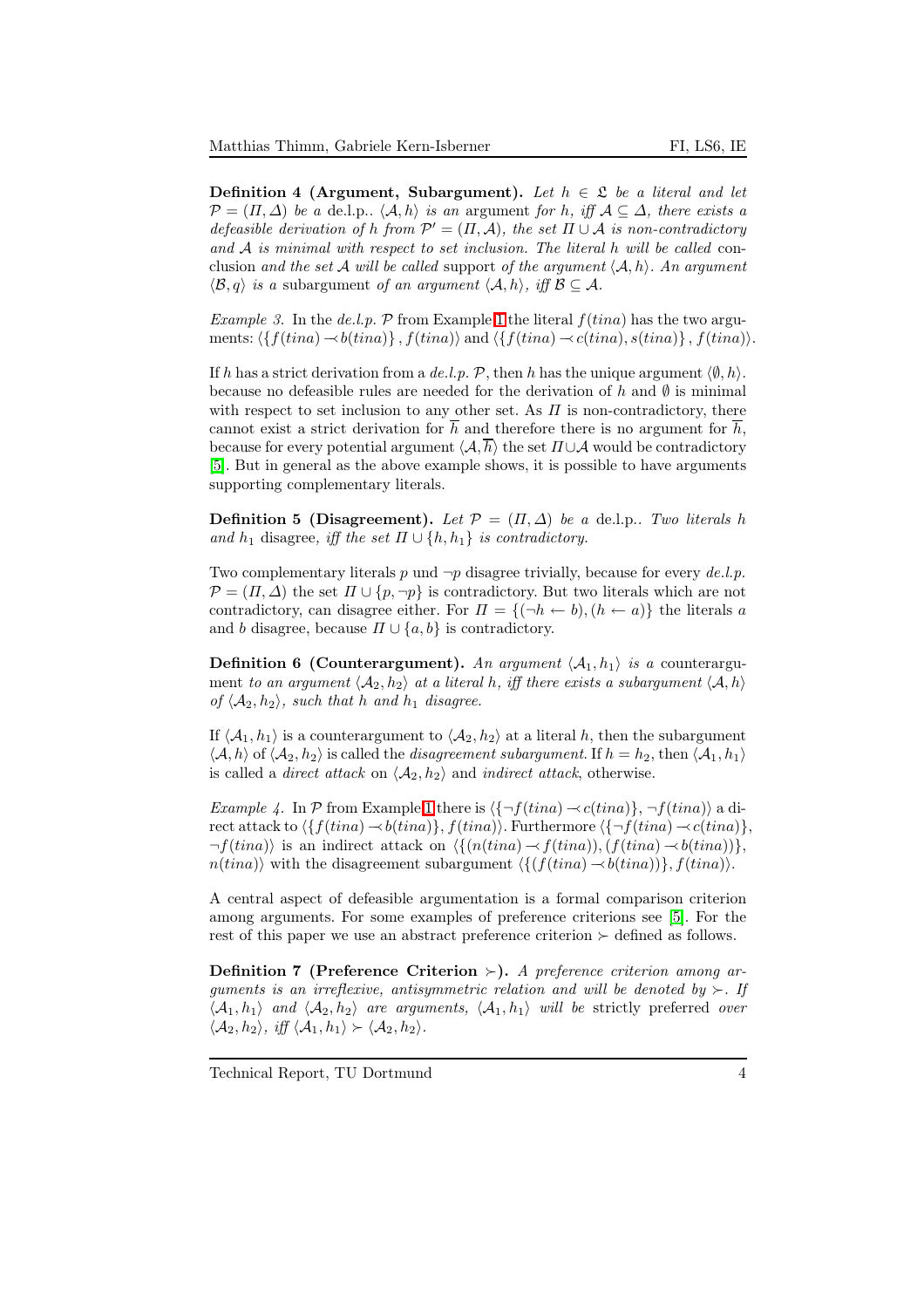In general the totality of  $\succeq$  cannot be guaranteed. So there are three possible arrangements for an argument  $\langle A_1, h_1 \rangle$  and a counterargument  $\langle A_2, h_2 \rangle$ .

- $\langle A_2, h_2 \rangle \succ \langle A_1, h_1 \rangle$ :  $\langle A_2, h_2 \rangle$  is called a proper defeater of  $\langle A_1, h_1 \rangle$ .
- $\langle A_2, h_2 \rangle \nbrace \langle A_1, h_1 \rangle$  and  $\langle A_2, h_2 \rangle \nbrace \langle A_1, h_1 \rangle$ :  $\langle A_2, h_2 \rangle$  is called a blocking *defeater* of  $\langle A_1, h_1 \rangle$  (and vice versa).
- $\langle A_2, h_2 \rangle \prec \langle A_1, h_1 \rangle$ :  $\langle A_2, h_2 \rangle$  is not an acceptable attack on  $\langle A_1, h_1 \rangle$ .

 $As \succ is$  antisymmetric by definition, there cannot be an equipreference among an argument and its counterargument.

Example 5. A possible preference relation among arguments is Generalized Speci-ficty [\[8\]](#page-13-4). According to this criterion an argument is preferred to another argument, iff the former one is more specific than the latter, i. e. (informally) iff the former one uses more facts or less rules. For example,  $\langle {c - a, b}, c \rangle$  is more specific than  $\langle \{-c \prec a\}, \neg c \rangle$  (suppose that a, b are facts of a given de.l.p.), because the former uses two facts  $a, b$ , while the latter only  $a$ . For a formal definition see [\[8,](#page-13-4)[5\]](#page-13-0).

 $As \succ$  is antisymmetric by definition, there cannot be an equipreference among an argument and its counterargument. So we only have to consider the cases, that one argument is better than the other or that two arguments are incomparable with  $\succ$ .

**Definition 8 (Defeater).** An argument  $\langle A_1, h_1 \rangle$  is a defeater of an argument  $\langle A_2, h_2 \rangle$ , iff there is a subargument  $\langle A, h \rangle$  of  $\langle A_2, h_2 \rangle$ , such that  $\langle A_1, h_1 \rangle$  is a counterargument of  $\langle A_2, h_2 \rangle$  at literal h and either  $\langle A_1, h_1 \rangle \succ \langle A, h \rangle$  (proper defeat) or  $\langle A_1, h_1 \rangle \not\sim \langle A, h \rangle$  and  $\langle A, h \rangle \not\sim \langle A_1, h_1 \rangle$  (blocking defeat).

When considering sequences of arguments, then the definition of defeat is not sufficient to describe a conclusive argumentation line. Defeat only takes an argument and its counterargument into consideration, but disregards preceeding arguments. But we expect also properties like non-circularity or concordance from an argumentation sequence. See [\[5\]](#page-13-0) for a more detailed description of acceptable argumentation lines.

Definition 9 (Acceptable Argumentation Line). Let  $\mathcal{P} = (\Pi, \Delta)$  be a de.l.p. and let  $\Lambda = [\langle A_1, h_1 \rangle, \ldots, A_n, h_n \rangle]$  be a sequence of arguments. A is called acceptable argumentation line, iff 1.)  $\Lambda$  is a finite sequence, 2.) every argument  $\langle A_i, h_i \rangle$  with  $i > 1$  is a defeater of his predecessor  $\langle A_{i-1}, h_{i-1} \rangle$  and if  $\langle A_i, h_i \rangle$  is a blocking defeater of  $\langle A_{i-1}, h_{i-1} \rangle$  and  $\langle A_{i+1}, h_{i+1} \rangle$  exists, then  $\langle A_{i+1}, h_{i+1} \rangle$  is a proper defeater of  $\langle A_i, h_i \rangle$ , 3.)  $\Pi \cup A_1 \cup A_3 \cup \ldots$  is non-contradictory (concordance of supporting arguments),  $\langle \psi | \Pi \cup A_2 \cup A_4 \cup \ldots \rangle$  is non-contradictory (concordance of interfering arguments), and 5.) no argument  $\langle A_k, h_k \rangle$  is a subargument of an argument  $\langle A_i, h_i \rangle$  with  $i < k$ .

Let  $+$  denote the concatenation of argumentation lines and arguments, e.g.  $[\langle A_1, h_1 \rangle, \ldots, \langle A_n, h_n \rangle] + \langle \mathcal{B}, h \rangle$  stands for  $[\langle A_1, h_1 \rangle, \ldots, \langle A_n, h_n \rangle, \langle \mathcal{B}, h \rangle].$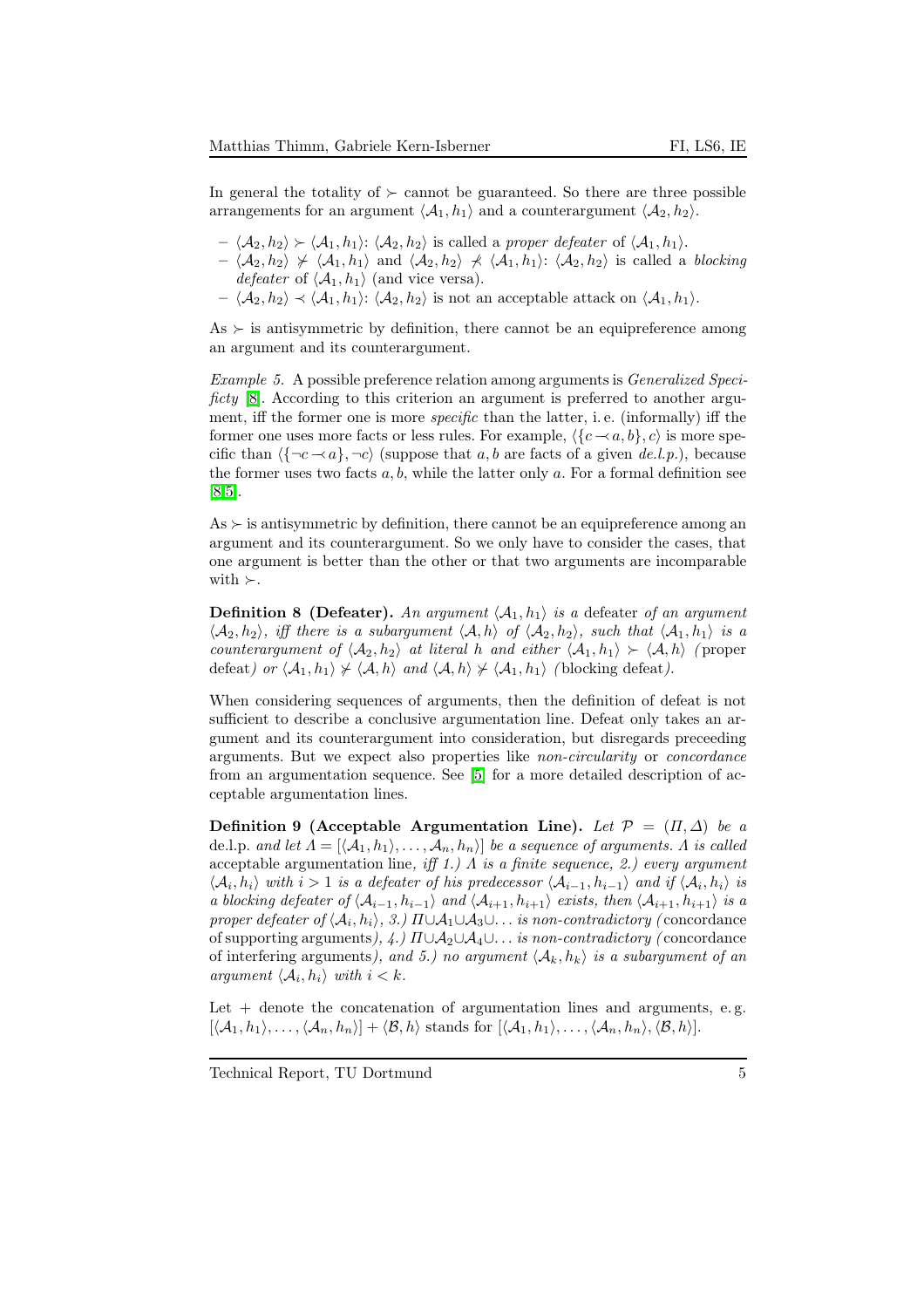In DeLP a literal h is *warranted*, if there exists an argument  $\langle A, h \rangle$  which is non-defeated in the end. To decide whether  $\langle A, h \rangle$  is defeated or not, every acceptable argumentation line starting with  $\langle A, h \rangle$  has to be considered.

<span id="page-5-0"></span>**Definition 10 (Dialectical Tree).** Let  $\langle A_0, h_0 \rangle$  be an argument of a de.l.p.  $\mathcal{P} = (\Pi, \Delta)$ . A dialectical tree for  $\langle \mathcal{A}_0, h_0 \rangle$ , denoted  $\mathcal{T}_{\langle \mathcal{A}_0, h_0 \rangle}$ , is defined by

- 1. The root of T is  $\langle A_0, h_0 \rangle$ .
- 2. Let  $\langle A_n, h_n \rangle$  be a node in T and let  $\Lambda = [\langle A_0, h_0 \rangle, \ldots, \langle A_n, h_n \rangle]$  be the sequence of nodes from the root to  $\langle A_n, h_n \rangle$ . Let  $\langle B_1, q_1 \rangle, \ldots, \langle B_k, q_k \rangle$  be the defeaters of  $\langle A_n, h_n \rangle$ . For every defeater  $\langle B_i, q_i \rangle$  with  $1 \leq i \leq k$ , such that the argumentation line  $\Lambda' = [\langle A_0, h_0 \rangle, \ldots, \langle A_n, h_n \rangle, \langle B_i, q_i \rangle]$  is acceptable, the node  $\langle A_n, h_n \rangle$  has a child  $\langle B_i, q_i \rangle$ . If there is no such  $\langle B_i, q_i \rangle$ , the node  $\langle \mathcal{A}_n, h_n \rangle$  is a leaf.

In order to decide whether the argument at the root of a given dialectical tree is defeated or not, it is necessary to perform a *bottom-up-analysis* of the tree. There every leaf of the tree is marked "undefeated" and every inner node is marked "defeated", if it has at least one child node marked "undefeated". Otherwise it is marked "undefeated". Let  $\mathcal{T}^*_{\langle A,h\rangle}$  denote the marked dialectical tree of  $\mathcal{T}_{\langle A,h\rangle}$ .

**Definition 11 (Warrant).** A literal  $h \in \mathcal{L}$  is warranted, iff there exists an argument  $\langle A, h \rangle$  for h, such that the root of the marked dialectical tree  $\mathcal{T}^*_{\langle A, h \rangle}$  is marked "undefeated". Then  $\langle A, h \rangle$  is a warrant for h.

If a literal h is a fact or has a strict derivation from a  $de.l.p.,$  then h is also warranted as there are no counterarguments for  $\langle \emptyset, h \rangle$ . Based on the notion of warrant, the answer behaviour of a DeLP-interpreter can be defined as follows.

<span id="page-5-1"></span>Definition 12 (Answers to queries). The answer of a DeLP-interpreter to a query h is defined as 1.) YES, iff h is warranted, 2.) NO, iff  $\overline{h}$  is warranted, 3.) UNDECIDED, iff neither h nor  $\overline{h}$  are warranted and 4.) UNKNOWN, iff  $h \notin \mathfrak{L}.$ 

# 3 Using Defeasible Logic Programming For a Distributed Environment

In an argumentation-based multi agent system (ArgMAS) several agents argue with each other about the truth value of a given logical sentence. In contrast to general DeLP the agents do not have knowledge about the beliefs of other agents and only react on their arguments. So as an ArgMAS consists of several components, the belief of an ArgMAS is divided among the components. Some belief can be seen as strict knowledge, that should be shared among all agents of the system, e. g. knowledge about the current law or general facts as "every penguin is a bird". But every agent possesses also some individual beliefs like preferences or personal opinions, e.g. "if  $X$  is a gardener, then  $X$  is rather the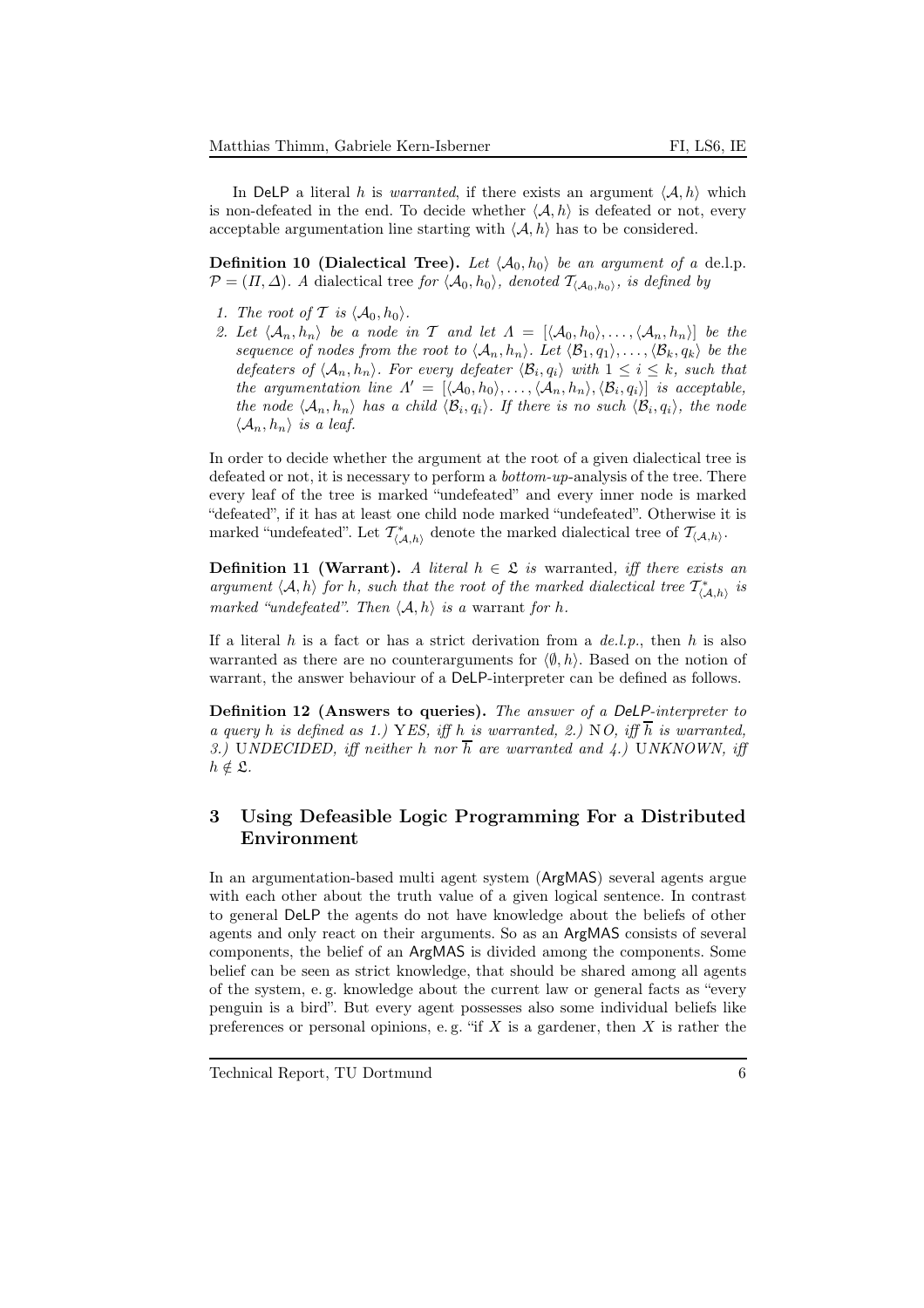murderer than anyone else". Thus the belief in an ArgMAS is divided into a *global* belief base and several local belief bases. An important constraint on belief bases is consistency. As the global belief base represents strict knowledge, it should be consistent in itself. Furthermore every local belief base should be consistent with the global belief base, as every agent's belief should not contradict with common knowledge, e. g. an agent should not argue that john is the murderer, if "john has an alibi" is strict knowledge. But as the opinions of different agents can differ, the union of all local belief bases and the global belief base can be inconsistent. The formal definition of belief bases will be given below.

#### 3.1 Overview

An ArgMAS takes a literal as a query, generates arguments with an internal deliberation mechanism and then returns a statement about acceptance or disproval.

In order to make a set of agents interact in a cooperative manner a coordination mechanism is needed. We use the centralized approach of organisational structuring [\[6\]](#page-13-5) to get the external communications of the systems separated from the internal deliberation and coordination. A special agent, called moderator, will be used as an interface of the system to the outside world and as contact for queries. Furthermore the moderator coordinates the argumentation process between the other agents und finally analyzes the resulting argumentation structures to come up with an answer to the given query. Figure [1](#page-6-0) shows a pattern of the message transfer in an ArgMAS and the special role of the moderator. The global belief base consists of the common knowledge of the whole system.



Fig. 1. An argumentation-based multi agent system (ArgMAS)

<span id="page-6-0"></span>The moderator of an ArgMAS must accept literals as queries from the outside world and be able to return answers. Furthermore he must send and receive internal queries to and from other agents and analyze the resulting dialectical trees of the actual argumentation process. Figure [2](#page-7-0) shows the components of a moderator.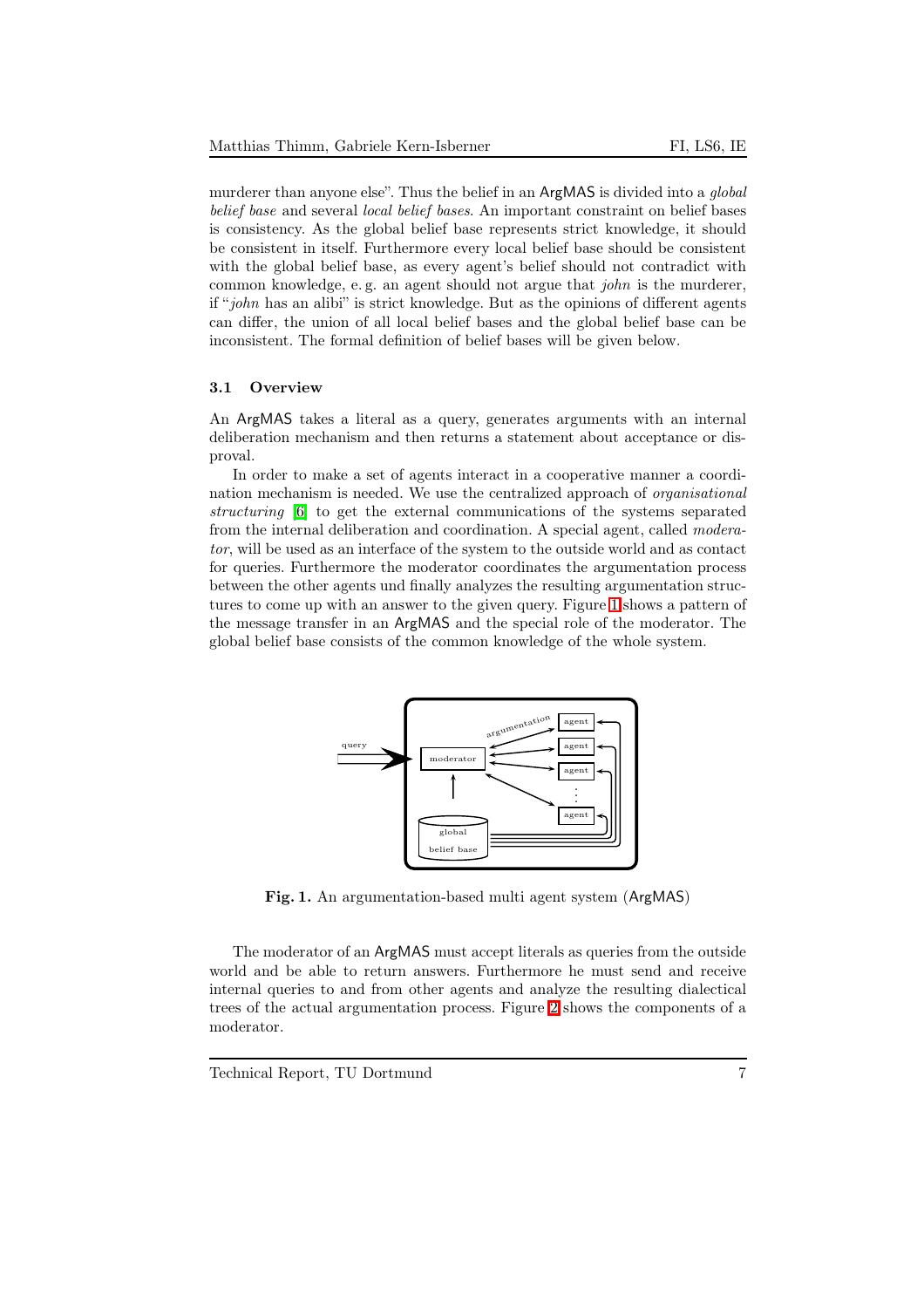

<span id="page-7-0"></span>Fig. 2. The internal components of a moderator

The actual argumentation process is done by the agents. They generate arguments on the basis of the global and their particular local belief bases and react on arguments of other agents with counterarguments. An agent must be capable of inferring new beliefs by using the defeasible rules of his local belief base and the strict rules of the global belief base. Based on these inferences he generates suitable counterarguments to arguments from other agents. As the proposed system is centralized an agent only has to communicate with the moderator and the latter arbitrates between the individual agents. Figure [3](#page-7-1) shows the components of an agent capable of argumentation. Notice that every agent has access to the global belief base and also has a local belief base.



<span id="page-7-1"></span>Fig. 3. An argumentation-capable agent

In the next subsection we will formalize this argumentation process, the moderator and the agents.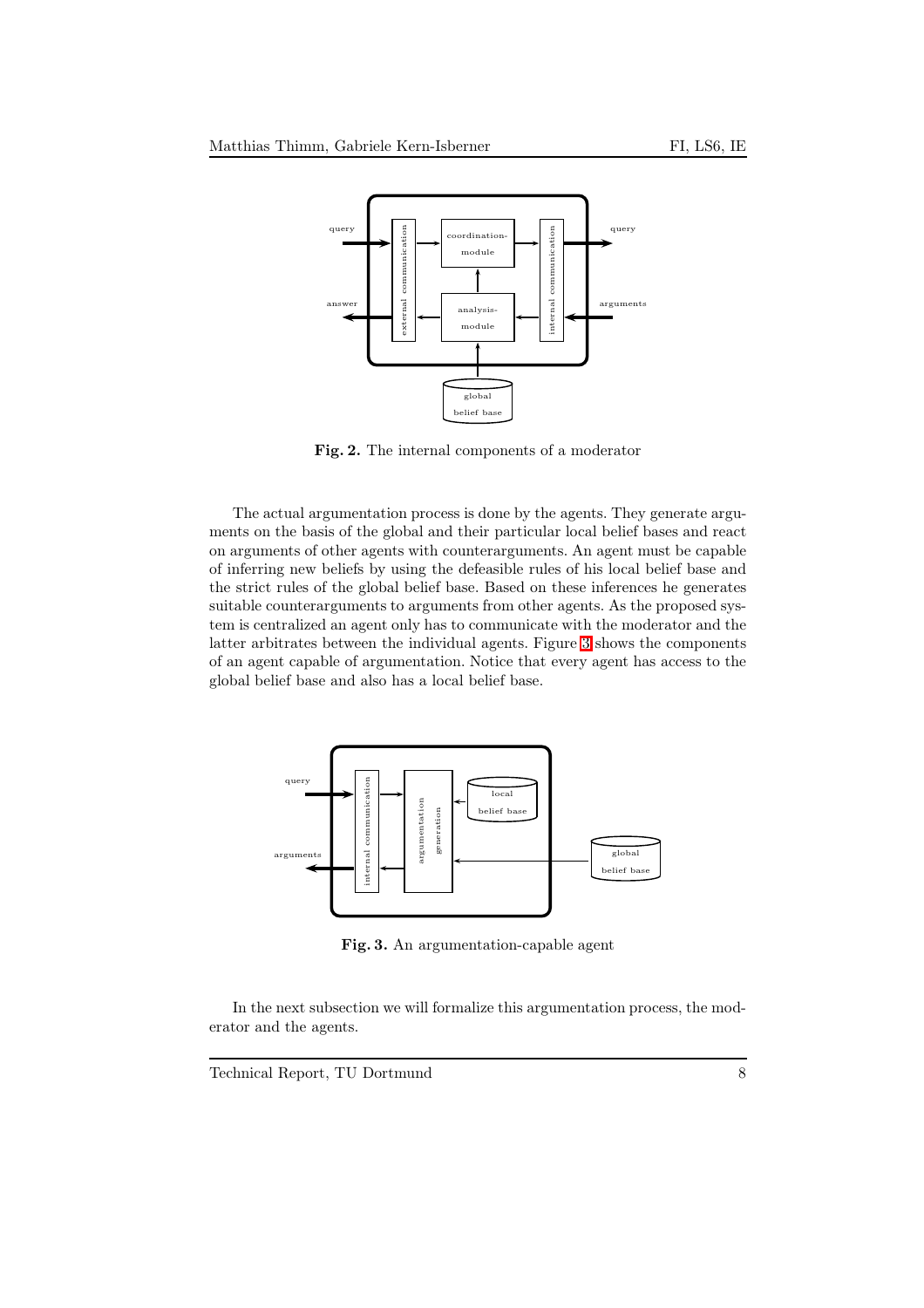#### 3.2 Formalization

As stated above the belief of an ArgMAS is divided into global and local belief bases. While the global belief base contains strict knowledge and therefore is built of facts and strict rules, the local belief bases are assumed to comprise only defeasible rules.

**Definition 13 (Belief bases).** A global belief base  $\Pi$  is a non-contradictory set of strict rules and facts. A set of defeasible rules  $\Delta$  is called a local belief base relative to  $\Pi$ , if  $\Pi$  is a global belief base and  $\Pi \cup \Delta$  is non-contradictory.

Besides the data structures for knowledge representation the components of an ArgMAS consist of functions to realize argumentation generation and analysis. The moderator must be capable of checking argumentation sequences for acceptance and evaluation of dialectical trees. Therefore in this section the necessary functions will be formally specified.

As in Section [2](#page-1-0) the symbol  $\mathfrak L$  denotes the set of all literals that may appear in a belief base. Furthermore let  $\mathcal R$  be the set of all defeasible rules, that can be constructed with literals from  $\mathfrak{L}, \Omega$  the set of all possible arguments that can be built using rules from  $\mathcal R$  and conclusions from  $\mathfrak L$ ,  $\Sigma$  the set of all sequences of arguments from  $\Omega$  and  $\Upsilon$  the set of all dialectical trees of arguments from  $\Omega$ .

We start with formal description of the functional components of a moderator.

**Definition 14 (Analysis function).** An analysis function  $\chi$  is a function  $\chi$ :  $\Upsilon \to \{0,1\}$ , such that for every dialectical tree  $v \in \Upsilon$  it holds  $\chi(v) = 1$  iff the root argument of  $v$  is undefeated.

The definition of an analysis function is independent of the definition of dialectical trees.

Example 6. Let  $v \in \Upsilon$  be a dialectical tree according to Definition [10](#page-5-0) and let  $v^*$ be the corresponding marked dialectical tree. Then the analysis function  $\chi_D$  is defined as  $\chi_D(v) = 1$  iff the root of  $v^*$  "undefeated" and  $\chi_D(v) = 0$  otherwise.

An acceptance function tests a given argument sequence for acceptance.

**Definition 15** (Acceptance function). An acceptance function  $\eta$  is a function  $\eta : \Sigma \to \{0,1\}$ , such that for every argument sequence  $\Lambda \in \Sigma$  it holds  $\eta(\Lambda) = 1$  iff  $\Lambda$  is accepted.

*Example 7.* Let  $\succ$  be a preference relation among arguments. Then the acceptance function  $\eta_{D,}\succ$  is defined as  $\eta_{D,\succ}(A)=1$  iff A is acceptable with respect to  $\succ$ and  $\eta_{\mathsf{D},\succ}(\Lambda)=0$  otherwise.

Let  $\mathfrak{P}(S)$  denote the power set of S.

**Definition 16 (Decision function).** A decision function  $\mu$  is a function  $\mu$ :  $\mathfrak{P}(T) \rightarrow \{YES, NO, UNDECIDED, UNKNOWN\}.$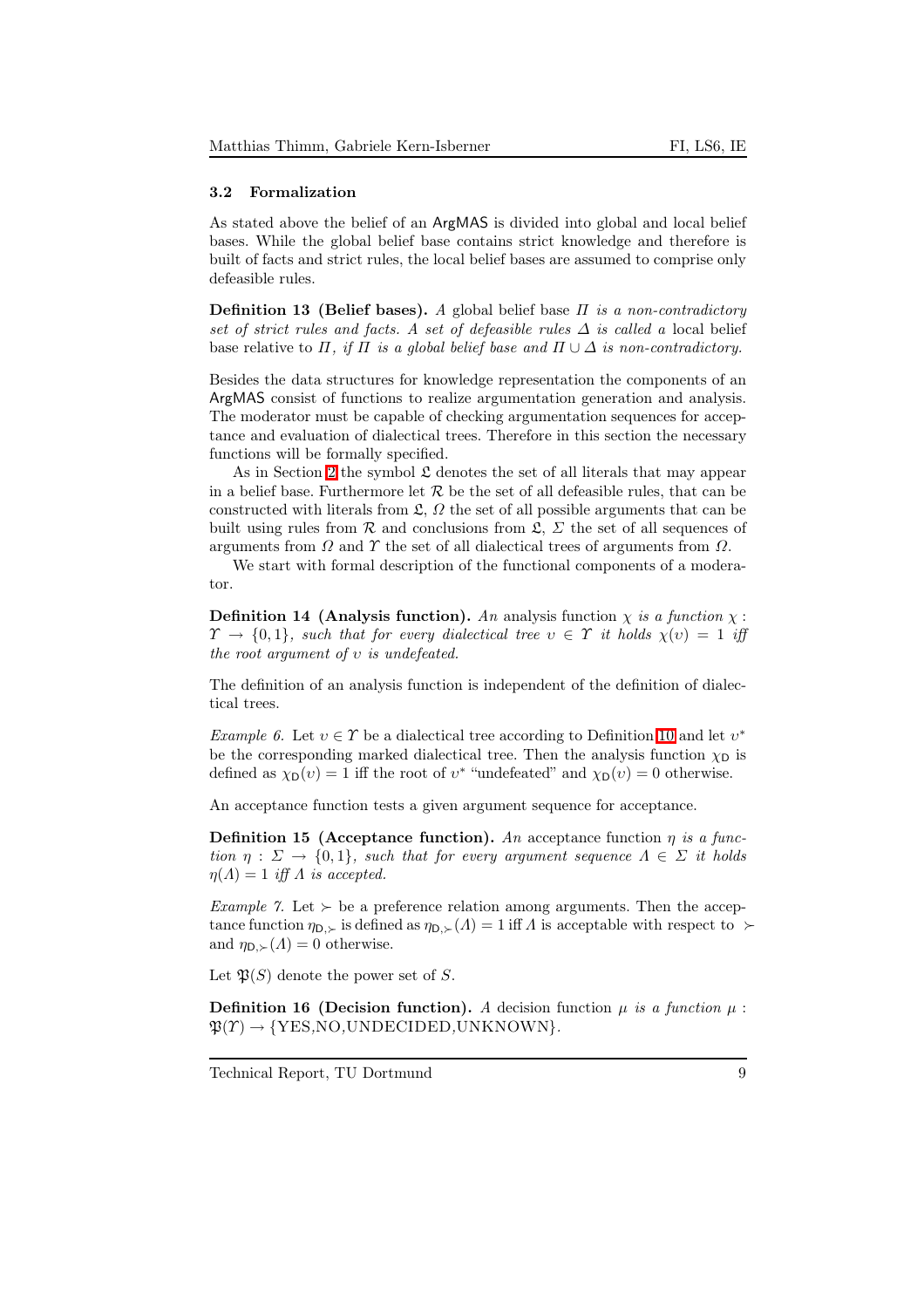A decision function  $\mu$  maps a set of dialectical trees to the suitable answer of the system. It is sufficient to define  $\mu$  only on sets of dialectical trees with root arguments for or against the same atom as no other dialectical tree can be generated in an argumentation process for this particular atom.

*Example 8.* Let the moderator decide the answer to a query  $p$  on the basis of Definition [12.](#page-5-1) Let  $Q \subseteq \Upsilon$  such that all root arguments of dialectical trees in  $Q$ are arguments for p or for  $\bar{p}$ , then the decision function  $\mu_{\rm D}$  is defined as

- 1.  $\mu_D(Q) = \text{YES},$  if there exists a dialectical tree  $v \in Q$  s.t. the root of v is an argument for p and  $\chi_D(v) = 1$ .
- 2.  $\mu_D(Q) = \text{NO}$ , if there exists a dialectical tree  $v \in Q$  s.t. the root of v is an argument for  $\bar{p}$  and  $\chi_D(v) = 1$ .
- 3.  $\mu_D(Q) = \text{UNDECIDED}$ , if  $\chi_D(v) = 0$  for all  $v \in Q$ .
- 4.  $\mu_D(Q) = \text{UNKNOWLEDN}$ , if p is not in the language  $(p \notin \mathfrak{L})$ .

**Definition 17 (Moderator).** A moderator is a tuple  $(\mu, \chi, \eta)$  with a decision function  $\mu$ , an analysis function  $\chi$  and an acceptance function  $\eta$ . A moderator  $(\mu, \chi, \eta)$  is called a DeLP-moderator, if  $\mu = \mu_D$ ,  $\chi = \chi_D$  and  $\eta = \eta_{D, \succ}$  for a given preference relation  $\succ$  among arguments.

An agent of an ArgMAS has to provide two functions: On the one hand he must be capable of generating initial arguments based on given literals and on the other hand he must be capable of generating counterarguments to arguments given by other agents.

**Definition 18 (Root argument function).** Let  $\Pi$  be a global belief base and let  $\Delta$  be a local belief base. A root argument function  $\varphi_{\Pi,\Delta}$  relative to  $\Pi$  and  $\Delta$ is a function  $\varphi_{\Pi,\Delta}: \mathfrak{L} \to \mathfrak{P}(\Omega)$ , such that for every literal  $h \in \mathfrak{L}$  the set  $\varphi_{\Pi,\Delta}(h)$ is a set of arguments for h or for  $\overline{h}$  from  $\Pi$  and  $\Delta$ .

To guarantee autonomy in argument generation of an agent, every agent has an own acceptance function  $\eta$  to test his generated arguments on acceptance in the current argument sequence. On the basis of  $\eta$  the counterargument function is defined as follows

Definition 19 (Counterargument function). Let  $\Pi$  be a global belief base, let  $\Delta$  be a local belief base, and let  $\eta$  be an acceptance function. A counterargument function  $\psi_{\Pi,\Delta}$  relative to  $\Pi$  and  $\Delta$  is a function  $\psi_{\Pi,\Delta} : \Sigma \to \mathfrak{P}(\Omega)$ , such that for every argumentation sequence  $\Lambda \in \Sigma$  the set  $\psi_{\Pi,\Delta}(\Lambda)$  is a set of attacks from  $\Pi$  and  $\Delta$  on the last argument of  $\Lambda$  from  $\Omega$  and for every  $\langle \mathcal{B}, h \rangle \in \psi_{\Pi, \Delta}(\Lambda)$ it holds that  $\eta(A + \langle \mathcal{B}, h \rangle) = 1$ .

An agent of an ArgMAS is then defined as:

**Definition 20 (Agent).** Let  $\Pi$  be a global belief base. An agent relative to Π is a tuple (∆, ϕΠ,∆, ψΠ,∆, η) with a local belief base ∆ relative to Π, a root argument function  $\varphi_{\Pi,\Delta}$ , a counterargument function  $\psi_{\Pi,\Delta}$  and an acceptance function η.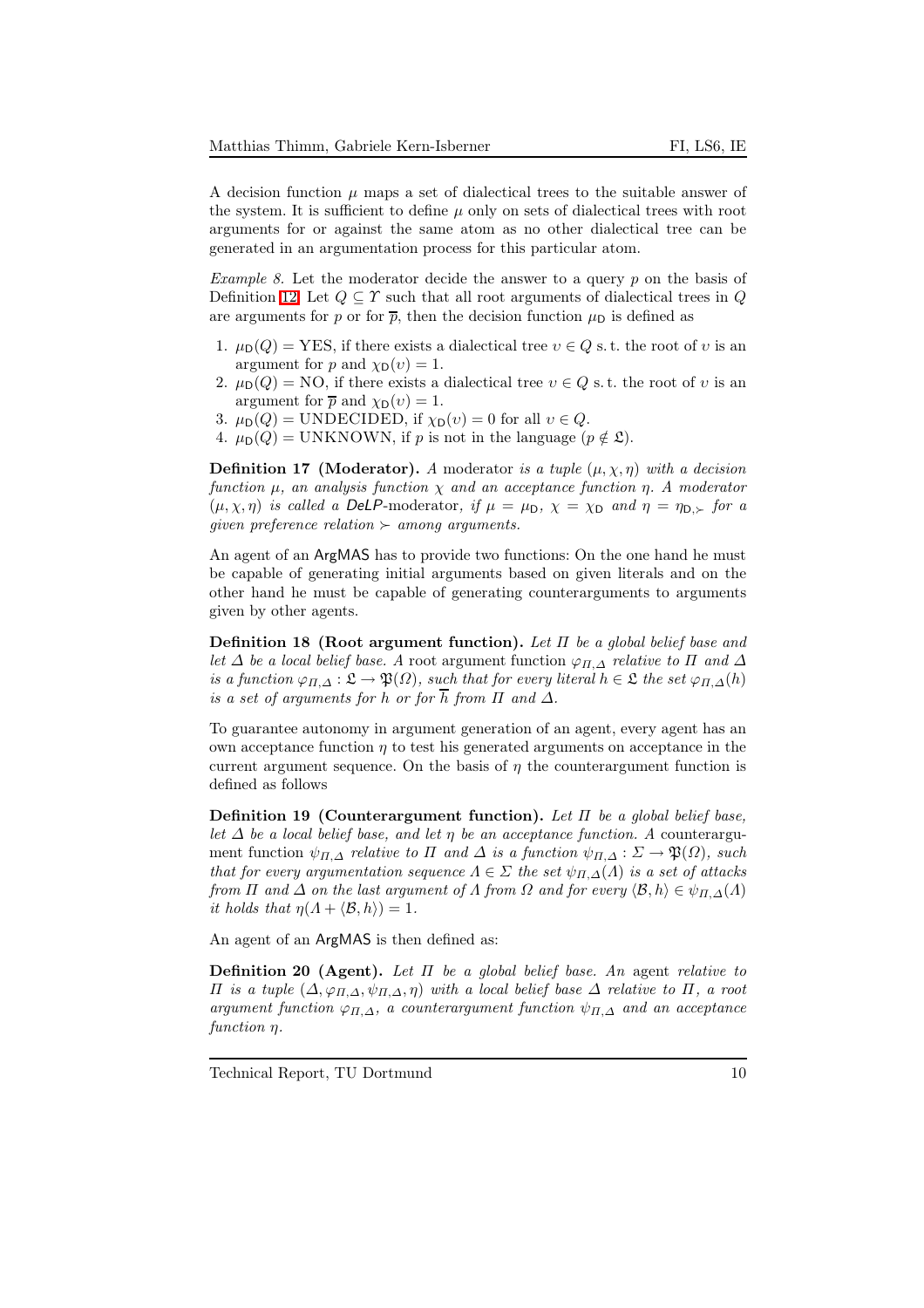In the following we omit the subscripts  $\Pi$  and  $\Delta$  for root argument and counterargument functions when they are clear from context.

<span id="page-10-0"></span>Putting things together, we define an argumentation-based multi agent system to consist of one moderator, a global belief base and a set of agents:

Definition 21 (Argumentation-based multi agent system). An argumentation-based multi agent system (ArgMAS) is a tuple  $(M, \Pi, \{A_1, \ldots, A_n\})$  with a moderator M, a global belief base  $\Pi$  and agents  $A_1, \ldots, A_n$  relative to  $\Pi$ .

We now develop a functional description of the actual argumentation process to determine the answer to a query  $h \in \mathfrak{L}$ .

Definition 22 (Argumentation product). Let  $h \in \mathfrak{L}$  be a query and  $T =$  $(M, \Pi, \{A_1, \ldots, A_n\})$  an ArgMAS with  $M = (\mu, \chi, \eta)$  and  $A_i = (\Delta_i, \varphi_i, \psi_i, \eta_i)$  for  $1 \leq i \leq n$ . A dialectical tree v is called argumentation product of T and h, iff the following conditions hold: 1.) there exists a j with  $1 \le j \le n$ , such that the root of v is an element of  $\varphi_i(h)$ , and 2.) for every path  $\Lambda = [\langle A_1, h_1 \rangle, \ldots, \langle A_n, h_n \rangle]$ in v and the set K of child nodes of  $\langle A_n, h_n \rangle$  it holds  $K = {\langle \langle \mathcal{B}, h' \rangle | \langle \mathcal{B}, h' \rangle \in \mathbb{R}^n}$  $\psi_1(\Lambda) \cup \ldots \cup \psi_n(\Lambda)$  and  $\eta(\Lambda + \langle \mathcal{B}, h' \rangle) = 1$  (K is the set of all acceptable attacks on Λ).

The answer behaviour of an ArgMAS is based on the argumentation products and the decision function of the moderator:

**Definition 23** (Answer behaviour). Let  $h \in \mathcal{L}$  be a query,  $T = (M, \Delta, \{A_1,$  $\ldots, A_n$ ) an ArgMAS with  $M = (\mu, \chi, \eta)$  and let  $\{v_1, \ldots, v_n\}$  be the set of all argumentation products of T and h. The answer  $A(T, h)$  of T on the query h is  $A(T, h) = \mu({v_1, \ldots, v_n}).$ 

The possible answers of an ArgMAS to a query are therefore YES, NO, UNDE-CIDED and UNKNOWN as it is for general DeLP.

# <span id="page-10-1"></span>4 Comparison with general Defeasible Logic Programming

In this section we compare the distributed framework for defeasible argumentation with general DeLP. As the definition of the components of an ArgMAS are based upon DeLP the comparison is realized via translation of an DeLP-program into an ArgMAS. We will show, that the answer behaviour of the original system and its translated counterpart will remain the same in most cases. All proofs of the following theorems can be found in the appendix.

For this section, the acceptance functions of all agents are identical with the acceptance function of the moderator, as this is also the situation in ordinary DeLP. Furthermore the root argument and counterargument functions of all agents are maximal, i. e. these functions always return the maximal set of possible arguments with respect to their beliefs.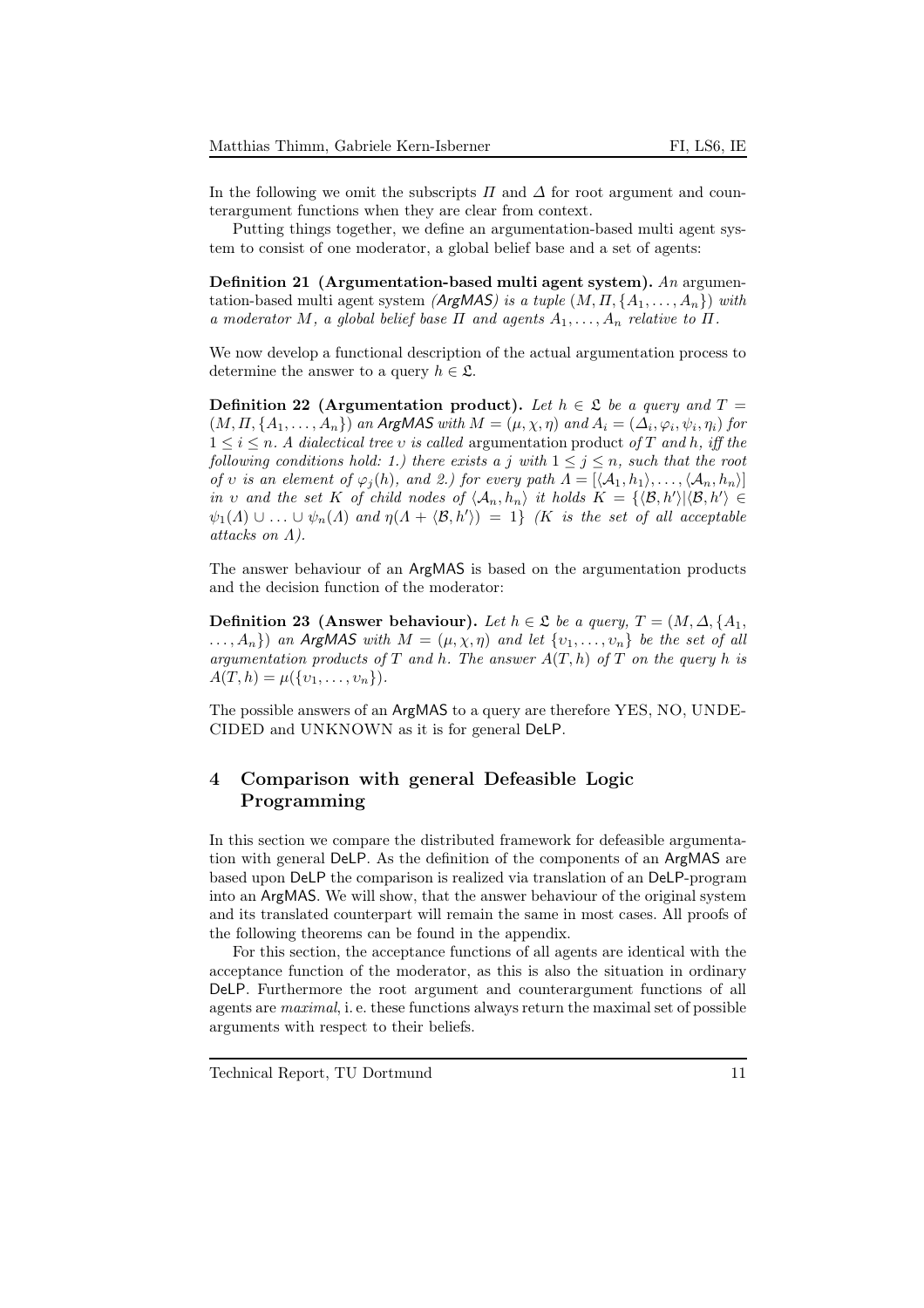To translate a DeLP-program  $P$  into an ArgMAS and maintain consistent belief bases, the set of defeasible rules of  $P$  have to be appropriatly divided among several agents. To sustain identical answer behaviours a very naive translation will suffice.

Definition 24 (Argument-based rule-division). Let  $P$  be a deli.p. and Q the set of all arguments of  $P$ . Then the argument-based rule-division  $AD(P)$  of  $P$  is defined by  $AD(P) = \{A | \langle A, h \rangle \in Q\}.$ 

For every possible argument  $\langle A, h \rangle$  there will be one agent with a local belief base A. As arguments are consistent by definition, every agent has a consistent belief base. Furthermore no argument gets lost by translation of a DeLP into an ArgMAS.

Definition 25 (P-Induced ArgMAS). Let  $AD(\mathcal{P}) = {\Delta_1, \ldots, \Delta_n}$  the argument-based rule-devision of a de.l.p.  $\mathcal{P} = (\Pi, \Delta)$ . Let  $A_1, \ldots, A_n$  be agents with local belief bases  $\Delta_1, \ldots, \Delta_n$  respectively and let M be a DeLP-moderator. Then  $T = (M, \Pi, \{A_1, \ldots, A_n\})$  is the P-induced ArgMAS.

As the local belief bases of the agents  $A_1, \ldots, A_n$  are consistent by construction, every P-induced ArgMAS is indeed an ArgMAS according to Definition [21.](#page-10-0) Furthermore the answer behaviour of the  $P$ -induced ArgMAS is identical with the answer behaviour of  $P$  given identical preference relations for arguments.

**Theorem 1.** Let  $\mathcal{P} = (\Pi, \Delta)$  be a de.l.p. und let  $T = (M, \Pi, \{A_1, \ldots, A_n\})$ be the  $P$ -induced ArgMAS. Let h be a query to  $P$  and A the answer of  $P$ , e.g.  $A \in \{YES, NO, UNDECIDED, UNKNOWN\}$ . Then A is also the answer of T to h.

So every *de.l.p.* can be transformed into an ArgMAS while preserving its answer behaviour. The converse naive translation of an  $ArgMAS$  into a  $de.l.p.$  is not so easily possible without some restrictions.

**Definition 26** (T-induced de.l.p.). Let  $T = (M, \Pi, \{A_1, \ldots, A_n\})$  be an ArgMAS with a DeLP-moderator M and let  $\Delta_1, \ldots, \Delta_n$  be the local belief base of agents  $A_1, \ldots, A_n$ . Then  $\mathcal{P} = (\Pi, \Delta_1 \cup \ldots \cup \Delta_n)$  is called the T-induced de.l.p..

<span id="page-11-0"></span>For arbitrary local belief bases  $\Delta_1, \ldots, \Delta_n$  the answer behaviour of T and the T-induced  $de.l.p.$  is not necessarily the same as the following example shows.

Example 9. Let  $T = (M, \Pi, \{A_1, A_2\})$  be an ArgMAS and let  $\Delta_1$  and  $\Delta_2$  be the local belief bases of  $A_1$  and  $A_2$  with  $\Delta_1 = \{(b \prec a), (b \prec a, c)\}\$ and  $\Delta_2 =$  $\{(-b \rightarrow a), (c \rightarrow d)\}\$ and let furthermore  $\Pi = \{a, d\}$ . Given the query b, T yields two argumentation products  $[\langle \{(b \prec a)\},b\rangle,\langle \{(\neg b \prec a)\},\neg b\rangle]$  and  $[\langle \{(\neg b \prec a)\},\neg b\rangle,$  $\langle \{(b \rightarrow a)\}, b \rangle$ . As the roots of both argumentation products will be marked "defeated", the answer of  $T$  on  $b$  is UNDECIDED.

The T-induced de.l.p.  $\mathcal{P} = (\Pi', \Delta')$  is given by  $\Pi' = \{a, d\}$  and  $\Delta =$  $\{(b \rightarrow a), (b \rightarrow a, c), (\neg b \rightarrow a), (c \rightarrow d)\}\$ and yields on the query b among others the argumentation product  $[\langle \{(b \prec a)\},b\rangle, \langle \{(\neg b \prec a)\}, \neg b\rangle, \langle \{(b \prec a, c), (c \prec d)\}, b\rangle].$ As there the root will be marked with "undefeated", the answer of  $P$  on b is YES.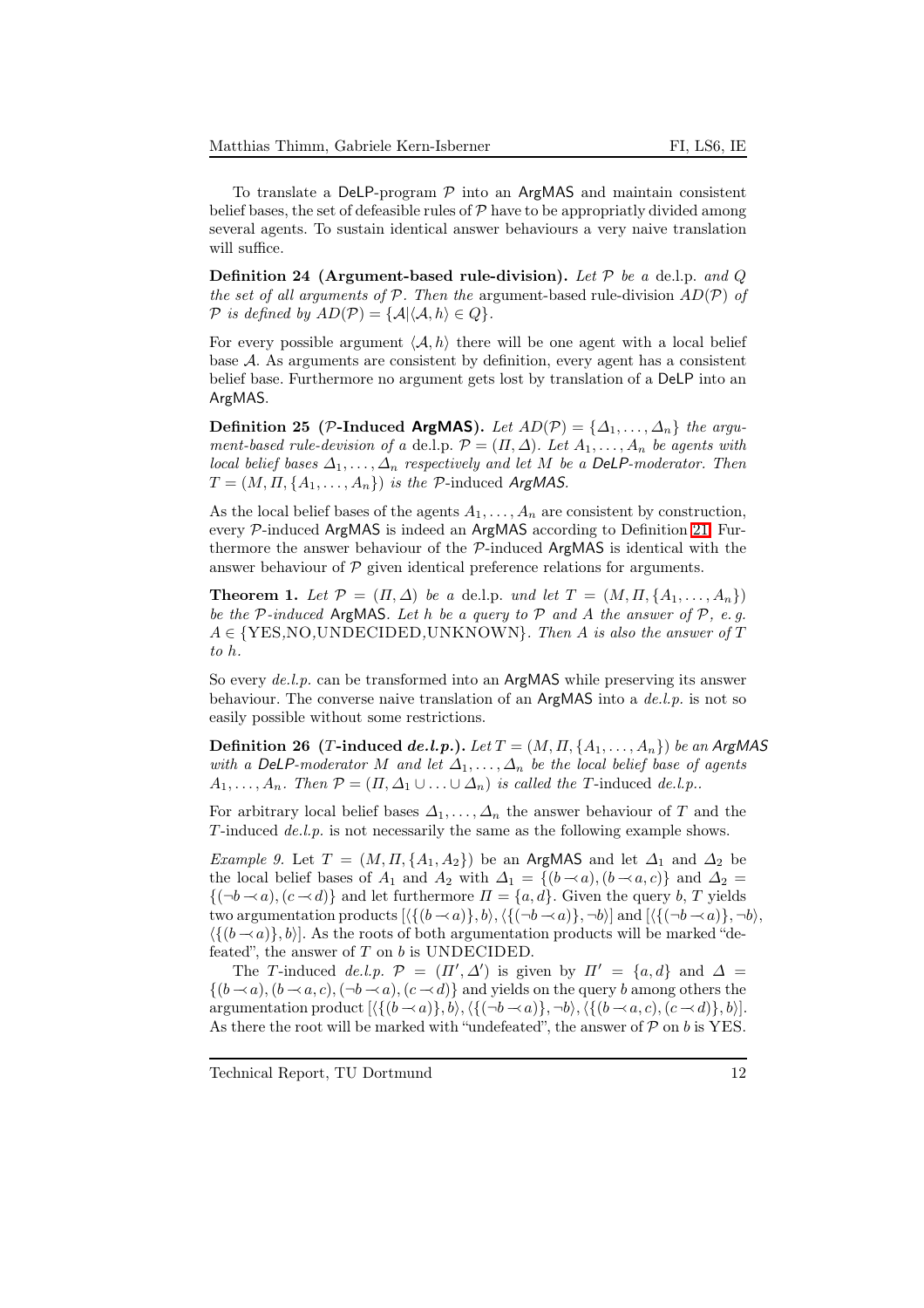The reason for the different answer behaviour of T and  $\mathcal P$  in Example [9](#page-11-0) is the "misplaced" rule  $c \sim d$ , which can not be used for any argument on the query  $b$  by  $A_2$ . By forbidding "misplaced" rules in an ArgMAS, a translation into a de.l.p. with protection of answer behaviour is possible. This yields the notion of a well-formed ArgMAS.

**Definition 27 (Well-formed ArgMAS).** Let  $T = (M, \Pi, \{A_1, \ldots, A_n\})$  be an ArgMAS and let  $\Delta_1, \ldots, \Delta_n$  the local belief bases of agents  $A_1, \ldots, A_n$ . Let furthermore  $P$  be the T-induced de.l.p..  $T$  is called a well-formed ArgMAS iff for every argument  $\langle A, h \rangle$  in P there exist an i  $(1 \leq i \leq n)$  with  $A \subseteq \Delta_i$ .

**Theorem 2.** Let  $T = (M, \Pi, \{A_1, \ldots, A_n\})$  be a well-formed ArgMAS and let  $\Delta_1, \ldots, \Delta_n$  be the local belief bases of agents  $A_1, \ldots, A_n$ . Let furthermore  $\mathcal P$  be the T-induced de.l.p.. If h is a query and A the answer of  $T$  to h, then A is also the answer of  $P$  to h.

As every *de.l.p.* can be translated in an ArgMAS without losing information, distributed defeasible argumentation as proposed in this paper can be seen as a generalization of ordinary defeasible argumentation.

#### 5 Remarks and Conclusion

The examination of distributed argumentation leads to new insights into logicbased argumentation in AI and discloses new application areas. The approach of distributed argumentation proposed in this paper distinguishes explicitly between several entities with different opinions on a structural basis. The proposed framework was implemented for a diploma thesis and a complex legal dispute was realised to illustrate the concept [\[9\]](#page-13-6). In that example two agents took the roles of accuser and defender, respectively, and argue about a legal claim. Parts of german law were translated to support the arguments and counterarguments of the two agents.

As the results in Section [4](#page-10-1) show the proposed framework can subsume general defeasible logic programming and therefore is compatible with the existing theory on DeLP. As part of our ongoing work we plan to generalize the proposed system with the use of abstract argumentation frameworks [\[4\]](#page-13-7) and investigate relationships of distributed argumentation using DeLP with game theory [\[3\]](#page-13-8).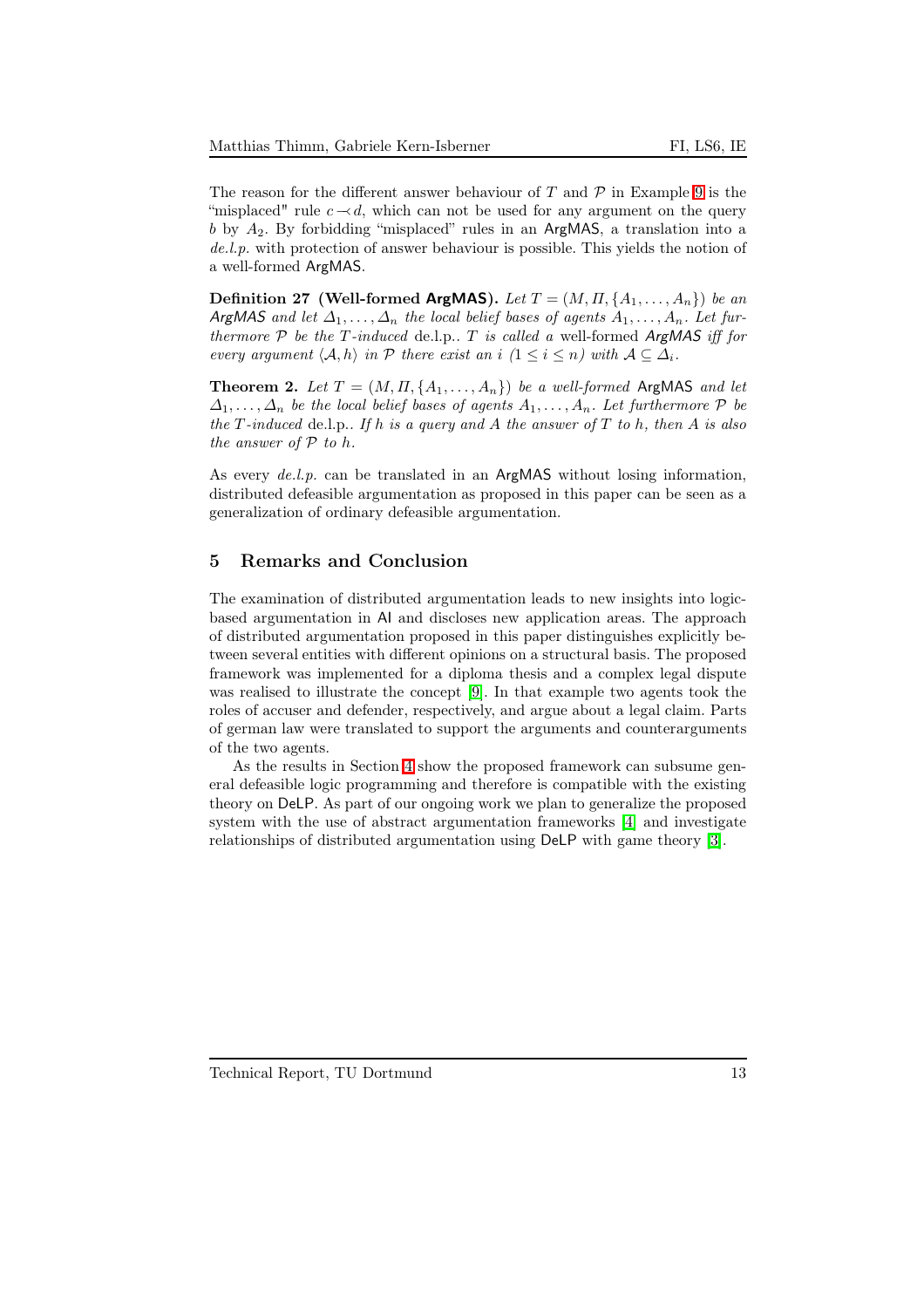#### References

- <span id="page-13-1"></span>1. Leila Amgoud, Yannis Dimopolous, and Pavlos Moraitis. A unified and general framework for argumentation-based negotiation. In Proceedings of the 6th International Joint Conference on Autonomous Agents and Multi-Agents Systems, AA-MAS'2007, May 2007.
- <span id="page-13-3"></span>2. T.J.M. Bench-Capon. Persuasion in practical argument using value based argumentation frameworks. Journal of Logic and Computation, 13(3):429–448, 2003.
- <span id="page-13-8"></span>3. Laura A. Cecchi, Pablo R. Fillottrani, and Guillermo R. Simari. On the complexity of DeLP through game semantics. In J. Dix and A. Hunter, editors, Proc. 11th Intl. Workshop on Nonmonotonic Reasoning (NMR 2006), pages 386–394, Windermere, UK, 2006.
- <span id="page-13-7"></span>4. Phan M. Dung. On the acceptability of arguments and its fundamental role in nonmonotonic reasoning, logic programming and n-person games. AI Journal, 77(2):321–358, 1995.
- <span id="page-13-5"></span><span id="page-13-0"></span>5. A. García and G. Simari. Defeasible logic programming: An argumentative approach. Theory and Practice of Logic Programming, 4(1-2):95–138, 2002.
- 6. H. S. Nwana, L. C. Lee, and N. R. Jennings. Coordination in software agent systems. The British Telecom Technical Journal, 14(4):79–88, 1996.
- <span id="page-13-2"></span>7. Simon Parsons, Carles Sierra, and Nick Jennings. Agents that reason and negotiate by arguing. Journal of Logic and Computation, 8(3):261–292, 1998.
- <span id="page-13-4"></span>8. F. Stolzenburg, A. García, C. Chesñevar, and G. Simari. Computing generalized specificity. Journal of Non-Classical Logics, 13(1):87–113, 2003.
- <span id="page-13-6"></span>9. M. Thimm. Verteilte logikbasierte Argumentation: Konzeption, Implementierung und Anwendung im Rechtswesen. VDM Verlag Dr. Müller, 2008.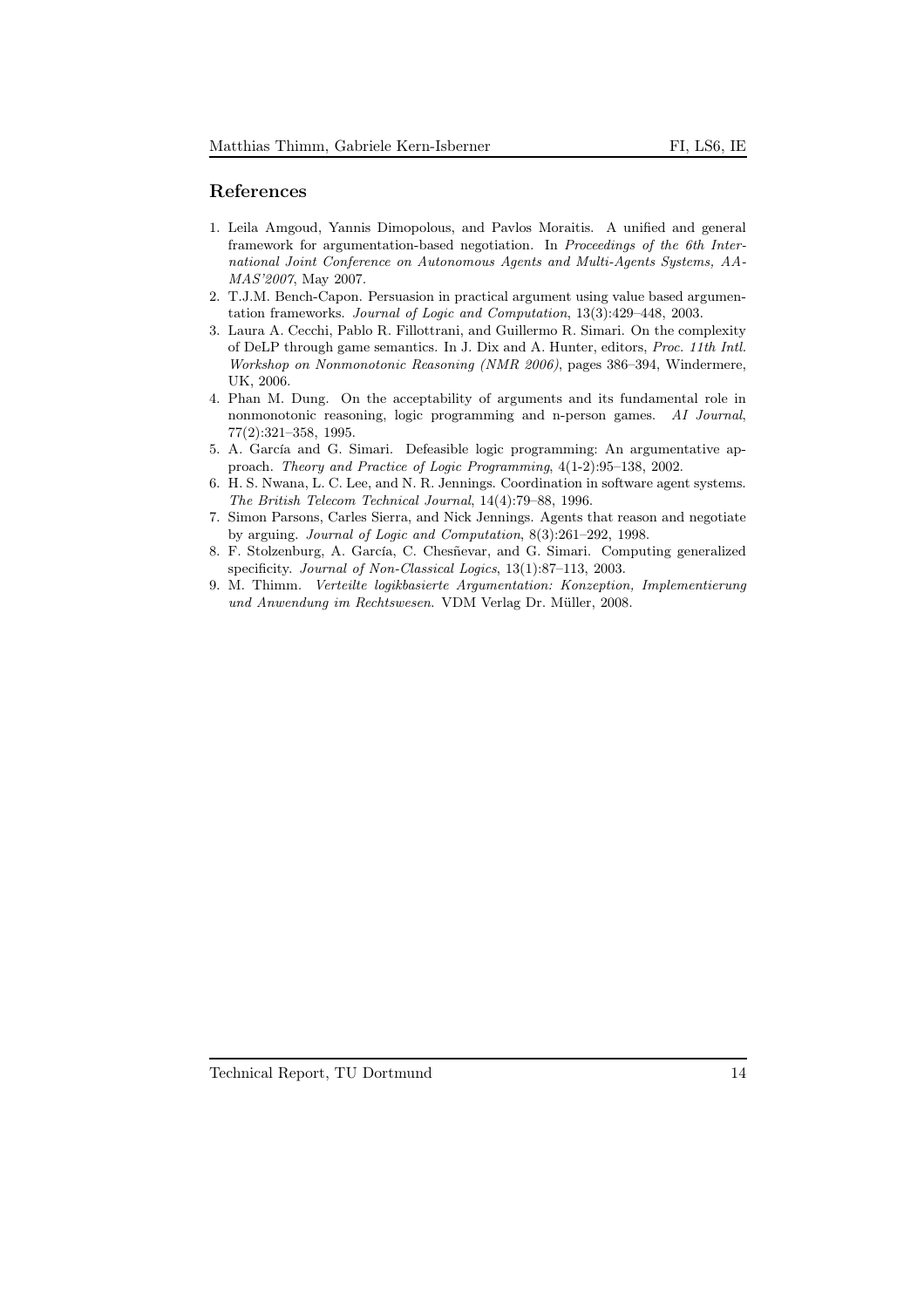## A Proofs

**Theorem 1.** Let  $\mathcal{P} = (\Pi, \Delta)$  be a de.l.p. und let  $T = (M, \Pi, \{A_1, \ldots, A_n\})$ be the  $P$ -induced ArgMAS. Let h be a query to  $P$  and A the answer of  $P$ , e.g.  $A \in \{YES, NO, UNDECIDED, UNKNOWN\}$ . Then A is also the answer of T to h.

*Proof.* Let  $A = \text{YES}$  be the answer of  $\mathcal P$  on h. Then there exists a dialectical tree T with an argument  $\langle A, h \rangle$  as root and in  $T^*$  the root is marked with "undefeated". Showing now per induction by the depth  $t$  of  $T$  that  $T$  is also an argumentation product of T and h.

- $-t = 0$ : By construction of T, there exists an agent  $A_i$   $(1 \leq j \leq n)$  with local belief base A. Given query h the agent  $A_i$  will generate  $\langle A, h \rangle$  as a rootargument. So  $T$  is an argumentation product of  $T$  and  $h$ .
- $t \rightarrow t + 1$ : Let  $\Lambda = [\langle A_1, h_1 \rangle, \ldots, \langle A_t, h_t \rangle]$  be a path in T from the root to an argument  $\langle A_t, h_t \rangle$ . Let K be the set of all children of  $\langle A_t, h_t \rangle$  in T'. For every  $\langle \mathcal{B}, g \rangle \in K$  the argumentation line  $\Lambda + \langle \mathcal{B}, g \rangle$  is acceptable in T. Furthermore there exists an agent  $A_j$   $(1 \leq j \leq n)$  in T with local belief base B. As  $A + \langle \mathcal{B}, g \rangle$  is acceptable, agent  $A_j$  generates the argument  $\langle \mathcal{B}, g \rangle$  as an acceptable attack on  $\langle A_t, h_t \rangle$  and thus  $\Lambda + \langle \mathcal{B}, g \rangle$  is also acceptable in T.

So  $\mathcal T$  is an argumentation product of  $T$  and h. As the marking algorithm of the  $\mathcal T$  is the same in  $T$  as in  $\mathcal P$ , the root will be marked with "undefeated". So the answer of T is YES to h.

If  $A = NO$  the proof is analogous using an argument for  $\neg h$ .

Let now  $A =$  UNDECIDED be the answer of  $P$  to h, i. e. there is no dialectical tree for h or  $\overline{h}$  where the root is marked with "undefeated". Suppose there is an argumentation product  $T$  of  $T$  and  $h$  and the root of  $T^*$  is marked with "undefeated". Let w.l.o.g.  $\langle A, h \rangle$  be the root T. As  $\langle A, h \rangle$  is a valid argument in P either, there exists a dialectical tree T' wih root  $\langle A, h \rangle$  in P. With the same proof as in the case  $A = \text{YES}$  the tree  $\mathcal{T}'$  is also an argumentation product of T and h. As there can not be two different argumentation products with the same root, it yields  $T' = T$ . As  $A = UNDECIDED$  in  $P$ , the root of  $T^*$  is marked with "defeated" in contradiction with the supposition. So UNDECIDED is also the answer of T to h.

If h is not in the language of  $P$  it is also not in the language of T by construction of  $T$ . In this case both systems answer with UNKNOWN.

**Theorem 2.** Let  $T = (M, \Pi, \{A_1, \ldots, A_n\})$  be a well-formed ArgMAS and let  $\Delta_1, \ldots, \Delta_n$  be the local belief bases of agents  $A_1, \ldots, A_n$ . Let furthermore  $\mathcal{P} =$  $(\Pi, \Delta)$  be the T-induced de.l.p.. If h is a query and A the answer of T to h, then A is also the answer of  $P$  to h.

Proof. Let  $D_T$  and  $D_P$  the sets of dialectical trees, that T and P generate on the query h. Showing at first, that  $|D_T| = |D_{\mathcal{P}}|$ . Let W be the set of all roots of dialectical trees in  $D_T$ , i.e. every argument in W is an argument for h or  $\overline{h}$ . In P there are no more arguments for h and for h, that are not yet in  $D_T$